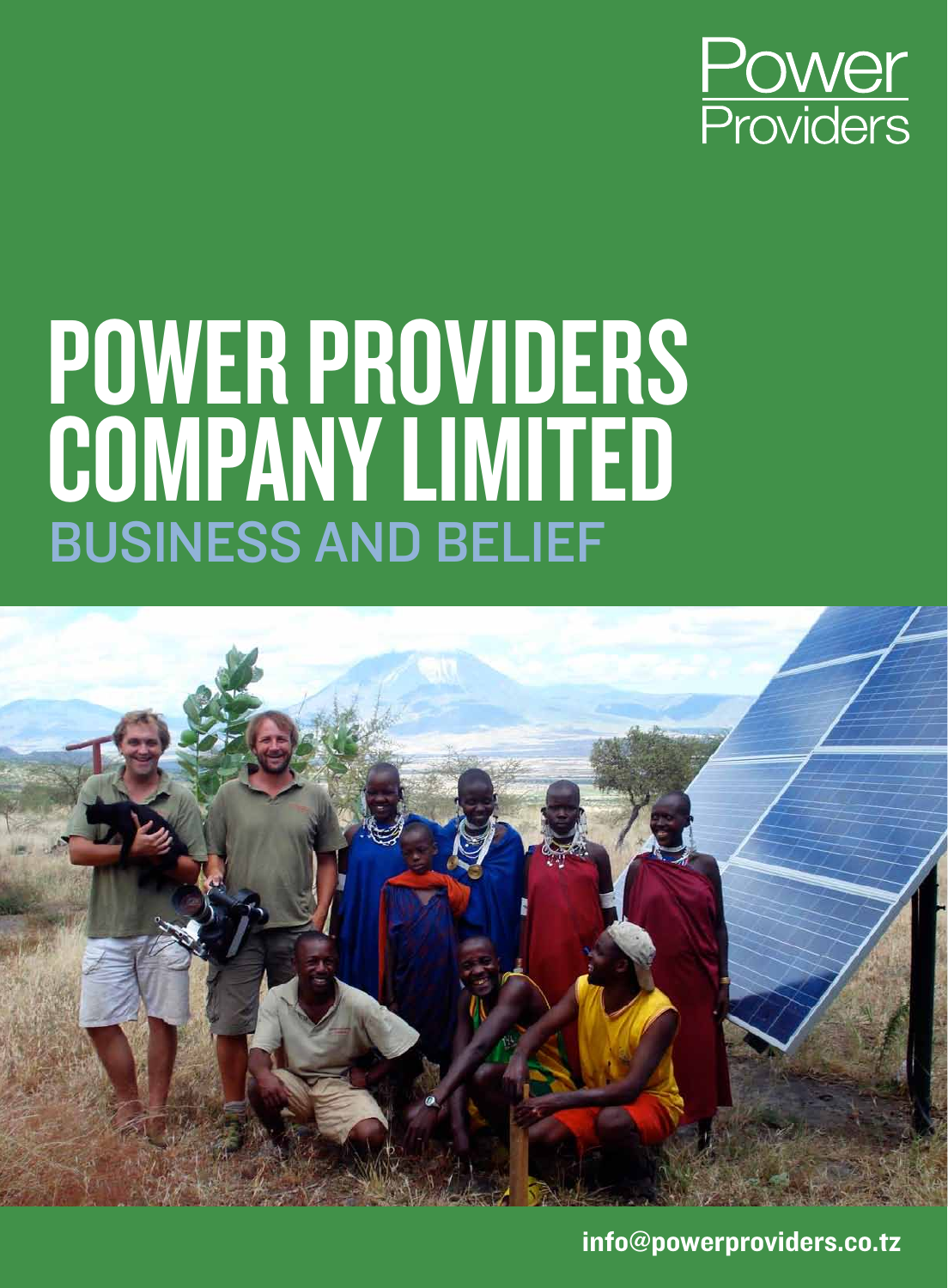and belief

*One of the great things about Tanzania, says Clive Jones, the managing director and co-founder of Power Providers, is that it allows you to reinvent yourself endlessly and his life and company both testify to that*

written by: John O'Hanlon research by: Jeff Abbott

BUSINESS.

## Power Providers Company Limited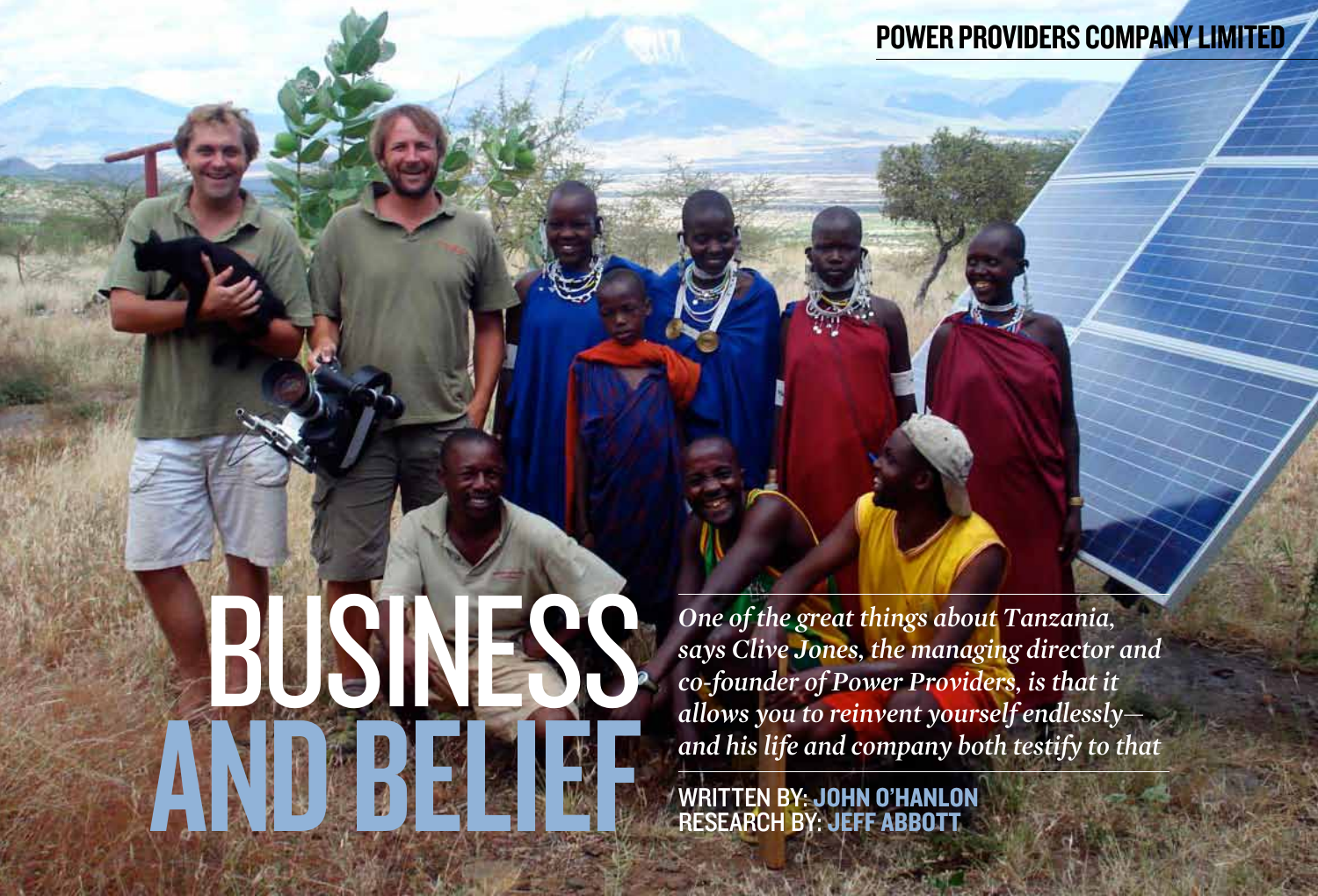

n axiom of business is that it<br>
should be economically viable,<br>
generating from its sales more<br>
than those sales cost, plus<br>
overheads. That is a necessary<br>
principle for starting a business but not a should be economically viable, generating from its sales more than those sales cost, plus overheads. That is a necessary

sufficient one: many entrepreneurs never look beyond that principle and indeed their measure of success is how big that surplus can be and how rich they can get. But it is surely better to judge an enterprise on its contribution to the wellbeing of society and not just on how big it is.

In the case of Power Providers the cart definitely follows the horse. The green energy business that Clive Jones set up five years ago in the northern Tanzanian town of Arusha is a commercial success by any standards, having grown from zero to an annual turnover of more than \$1 million. But it has been grown on its founder's conviction that developing alternatives to fossil fuels is imperative for human survival—something every schoolchild knows, but is impeded by political and commercial inertia.

Jones is an environmental biologist by training. Back in 1979 when he graduated there were few jobs to be had in this field so he indulged his yearning for adventure: "I mobilised my lifestyle to enable me to travel," as he puts it. This took him first across India, then to Africa and his first encounter with Tanzania. Always a competent mechanic, he was sent to the Ngorongoro Crater to fix a broken-down truck for an expeditionary overlanding company he worked for at the time.

From that moment, he says, he was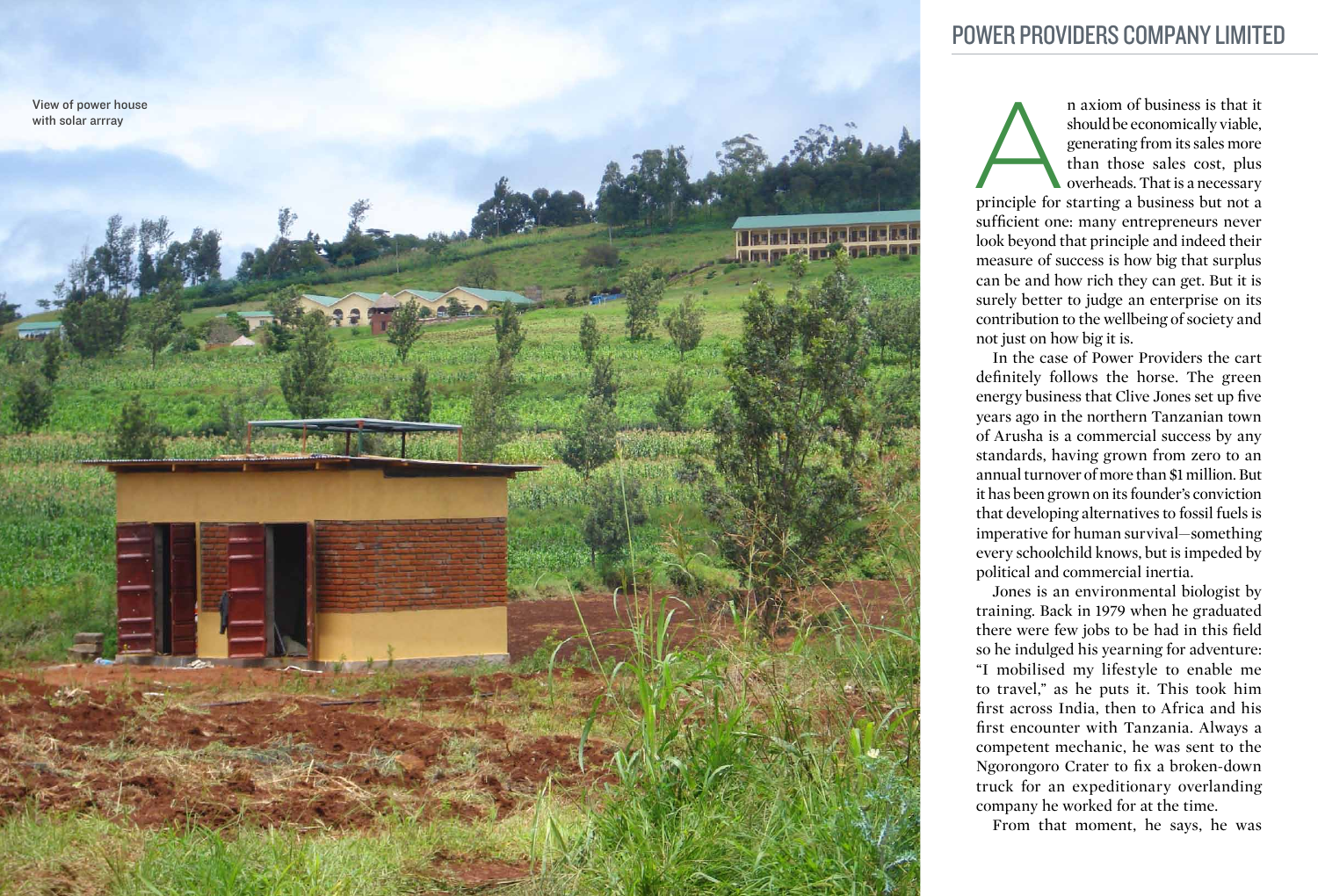### "In Tanzania, if you focus on service and quality it is difficult to go wrong"

hooked on East Africa and its wildlife, an obsession that turned itself into a 12-year career in tourism. "For four years I ran primate trips—Tanzania's tourist industry was in its infancy and I was in heaven, in the heart of the Serengeti plains with a truckful of clients and hardly another soul in sight!"

But the safari business was moving up-market and he fell out of love with it as it started to attract clients looking for luxury ahead of the hands-on encounter. He went back to his area of specialisation and moved into the field of conservation, working with NGOs such as the Frankfurt Zoological Society and becoming instrumental in Tanzania's accession to the international Ramsar Convention, setting standards for wetlands management and helping Tanzania to find its place on the natural resources map.

After a period working with the legendary wildlife film-maker Hugo van Lawick, Jones was engaged by the African Wildlife Foundation to manage the Manyara Ranch, a 45,000-acre asset sandwiched between Tarangiri National park and Lake Manyara National Park. The ranch is in a very important wildlife corridor, he explains, on land used by pastoralists, notably Maasai, and farmers: "My mandate was to manage this ranch to find the balance point between the communities and the wildlife, while encouraging sustainable models of tourism."



One of the problems of running a remote station like the Manyara Ranch is providing energy to scattered facilities, with no chance to connect to the grid—and in any case Tanzania enjoys an erratic mains electrical supply to only 10 per cent of the population. The solution for the office, cattle sheds and accommodations at Manyara was found in solar power, charging an array of batteries to provide a continuous, reliable electricity supply. Jones, by now married and realising that the 'bush' is not the best place to raise

children, had reluctantly concluded that it might be time to trade the absorbing but illpaid world of conservation for something more grounded and, hopefully, lucrative. Solar power was the natural choice, combining a real market need with the opportunity to get involved with technologies that had fascinated him since his university days when he had spent time at the Centre for Alternative Technology in Wales.

He contacted Zulfikar Mohamed, a successful Tanzanian businessman, whose company Radio Wave Communications Limited installed solar powered telecommunications, and the decision was made in 2007 to set up Power Providers to supply renewable energy to companies and individuals looking for a robust, reliable and

Solar array at remote bush lodge

#### Power Providers Company Limited

independent power supply.

The new company's first installation established Power Providers' value to the high-profile end of the conservation movement. The first production of the newly established Disneynature Studio was Crimson Wing, a story about flamingos, filmed at Lake Natron on the border between Tanzania and Kenya close to the active volcano Ol Doinyo Lengai. The production crew were anxious to reduce their dependence on diesel generators and the need to maintain supplies of fuel, but also their impact on the fragile environment they were working in. "It was a very good start for us and we got some excellent photographs of the solar array with a group of Maasai against the backdrop of the volcano."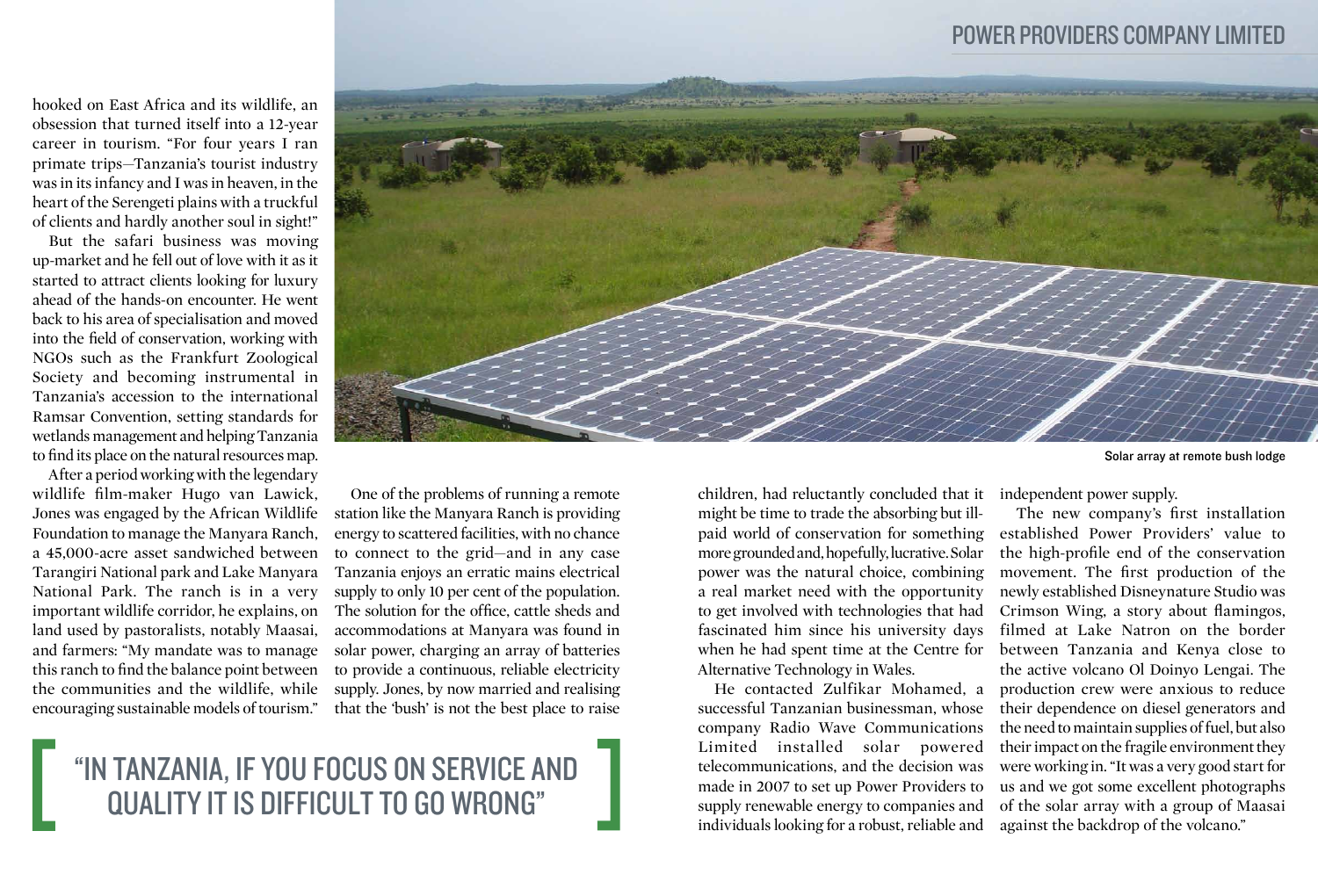#### "Our focus is on a start-to-finish service, from design to installation. WE LIKE TO ENGAGE THE CLIENT CLOSELY IN the design process"



Despite promotional material most companies would die for, Power Providers has never found the need to advertise, and has grown entirely on recommendation. Demonstrations of solar installations at the annual Karibu (Welcome) tourism trade fair in Arusha successfully proved to that industry how the sun alone can provide all the power needed for a small establishment, and word of mouth has done the rest. "In Tanzania, if you focus on service and quality it is difficult to go wrong," Jones declares.

Today Power Providers' client list includes major tour operators, hotels, aviation and media companies as well as NGOs and conservation organisations. They come to Power Providers not because it is the only player, but because it is the most professional. "Our focus is on a start-tofinish service, from design to installation.

Tented camp solar installation



We like to engage the client closely in the design process." A crucial part of the work, he says, is education: clients can't be expected to understand about renewable energy and its advantages.

Power Providers starts out with a load analysis based on their projected power consumption, budget and operating costs, looking at their expected requirements for at least five years. "You need to have a system that will last for the duration of the battery bank," says Jones. "You do not want to grow out of your battery bank—you want to grow into it. We nurture their engagement in renewable energy opportunities. We are one of the few companies in Tanzania that will do that, and I think that gives us an edge."

A responsible approach to business is really

just self-interest, he explains. He hates it when his clients complain, so he sources the most reliable technologies available on the world market—not the cheapest. Batteries are the most vulnerable component, but if they break down it is usually because they are not looked after, so Power Providers insists on including battery monitors in any system, and on training the client's staff in both operation and maintenance. Larger establishments may not be able to afford to go solar all at once. No matter: Jones and his team will help plan a phased changeover. The goal may be to reduce generator use or to improve the green accreditation of the client's business, starting with a 50 per cent reduction in generator run time and moving to a hybrid system.

Water from remote solar pump installation

#### Power Providers Company Limited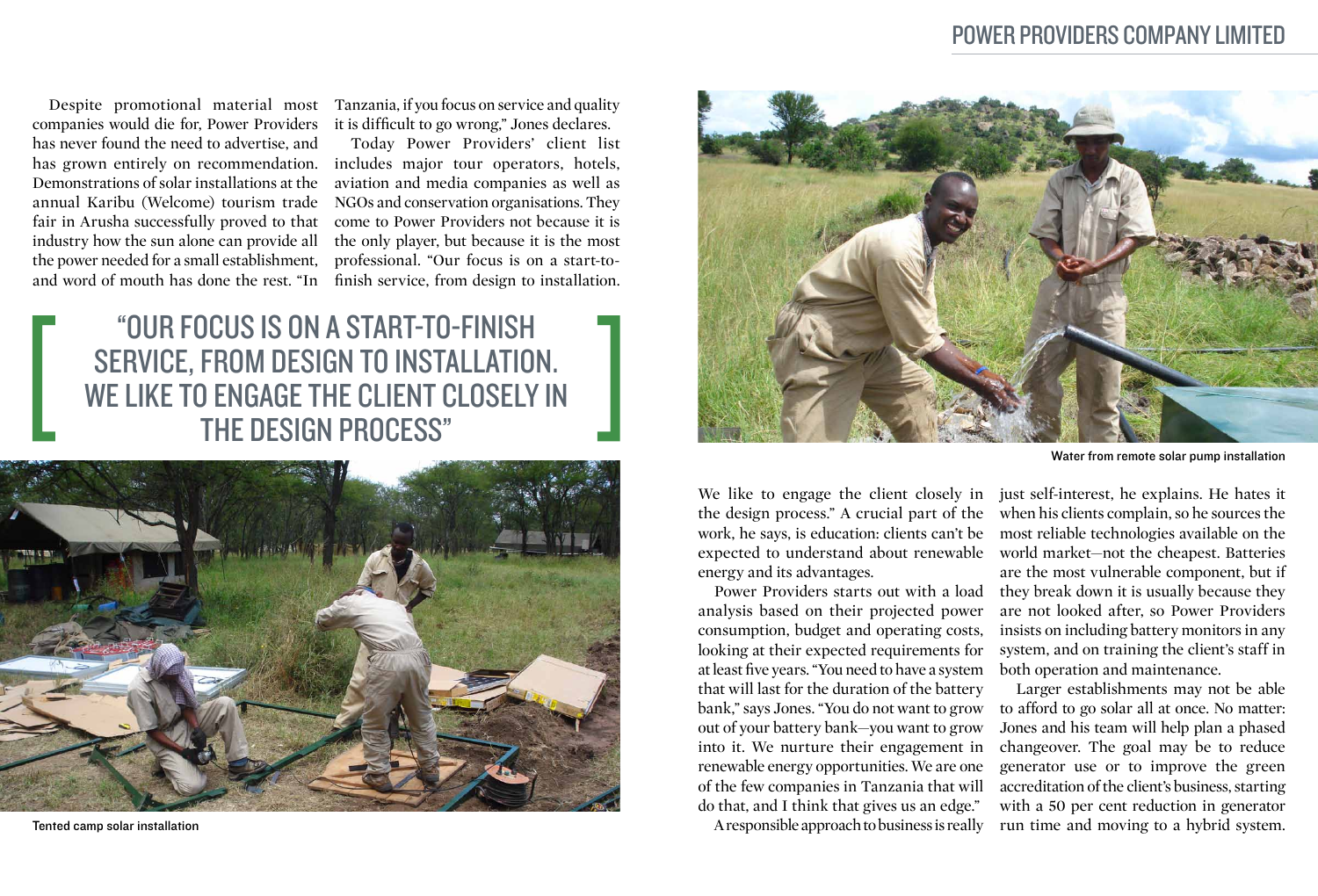

#### "YOU NEED TO HAVE A SYSTEM THAT WILL LAST for the duration of the battery bank. You do not want to grow out of your battery bank—you want to grow into it"

"We try to support them through the whole process, from being a 24-hour oil guzzler to being a solar and wind-powered entity, with a generator only as a backup for the very rare times when there is no sun or wind."

As things stand, most solar energy installations are comparatively small scale. Jones is already looking forward to being able to supply much larger systems, though, based on the microgrid model pioneered

in the US where a nexus of sustainable sources can be linked to form a system that can disconnect from the power grid and independently generate and store its own energy. Power Providers is already in discussions with potential partners to provide a microgrid solution that would provide an alternative to the national power company Tanesco. Microgrids would, he thinks, be a potential way of providing

However, Power Providers has been able to build a small, committed and proud workforce, through the explicit hiring of Tanzanians and placing a firm emphasis on in-house training in order to create a professional skill base. Its open and trustworthy way of doing business has won the company an inestimable bonus in the form of goodwill and trust—and at the end of the day, these too are reflected in the bottom line. **B** 

solar power to people who cannot at present afford the otherwise often-onerous upfront costs of solar installations.

Power Providers' growth has been entirely self-funded to date by ploughing profits directly back into the company. External finance could have lubricated a faster growth profile but loan terms with local banks have unwieldy agreement terms, long transaction times and onerous costs which, it can be argued, can endanger rather than enable a company's growth potential. One of the two main limitations to steady and manageable growth is the lack of appropriate financial vehicles for short or long term loans and the fact that skilled Tanzanian human resources are in extremely short supply. This puts a lot of

pressure on cash flow management and the ability of senior managers to delegate an ever increasing workload.

Solar array on power house Village solar water pump installation

#### Power Providers Company Limited

For more information about Power Providers Company Limited email: info@powerproviders.co.tz

Array at Karibu Trade Fair